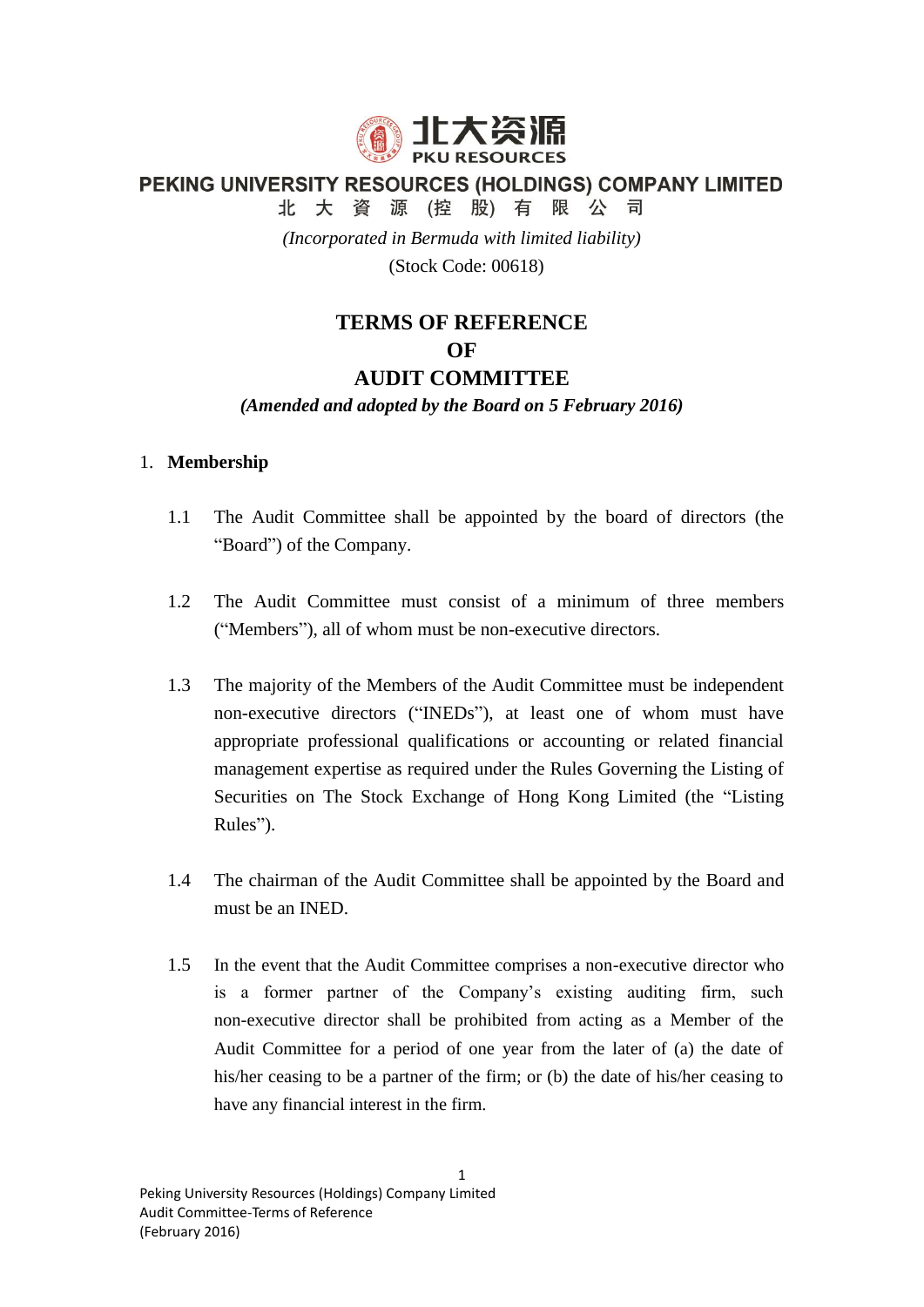#### 2. **Secretary**

- 2.1 The Company Secretary of the Company or his/her delegate shall be the secretary of the Audit Committee.
- 2.2 The Audit Committee may from time to time appoint any other person with appropriate qualification and experience as the secretary of the Audit Committee.

# 3. **Frequency and Proceedings of Meetings**

## *Frequency of meetings*

- 3.1 The Audit Committee shall meet at least twice each year. Additional meetings of the Audit Committee may be held as and when required.
- 3.2 The Audit Committee shall meet with the external auditors without any executive directors being present, except by invitation of the Audit Committee, at least twice a year, to discuss matters relating to its audit fees, any issues arising from the audit and any other matters the external auditors may wish to raise. The external auditors may request a meeting if they consider necessary.

#### *Quorum*

3.3 The quorum for meetings of the Audit Committee shall be any two Members.

#### *Attendance at meetings*

- 3.4 Members of the Audit Committee may attend meetings of the Audit Committee either in person, by telephone or by video conference or through other electronic means of communication or in such other manner as the Members may agree.
- 3.5 At the invitation of the Audit Committee, the following persons may attend the meeting: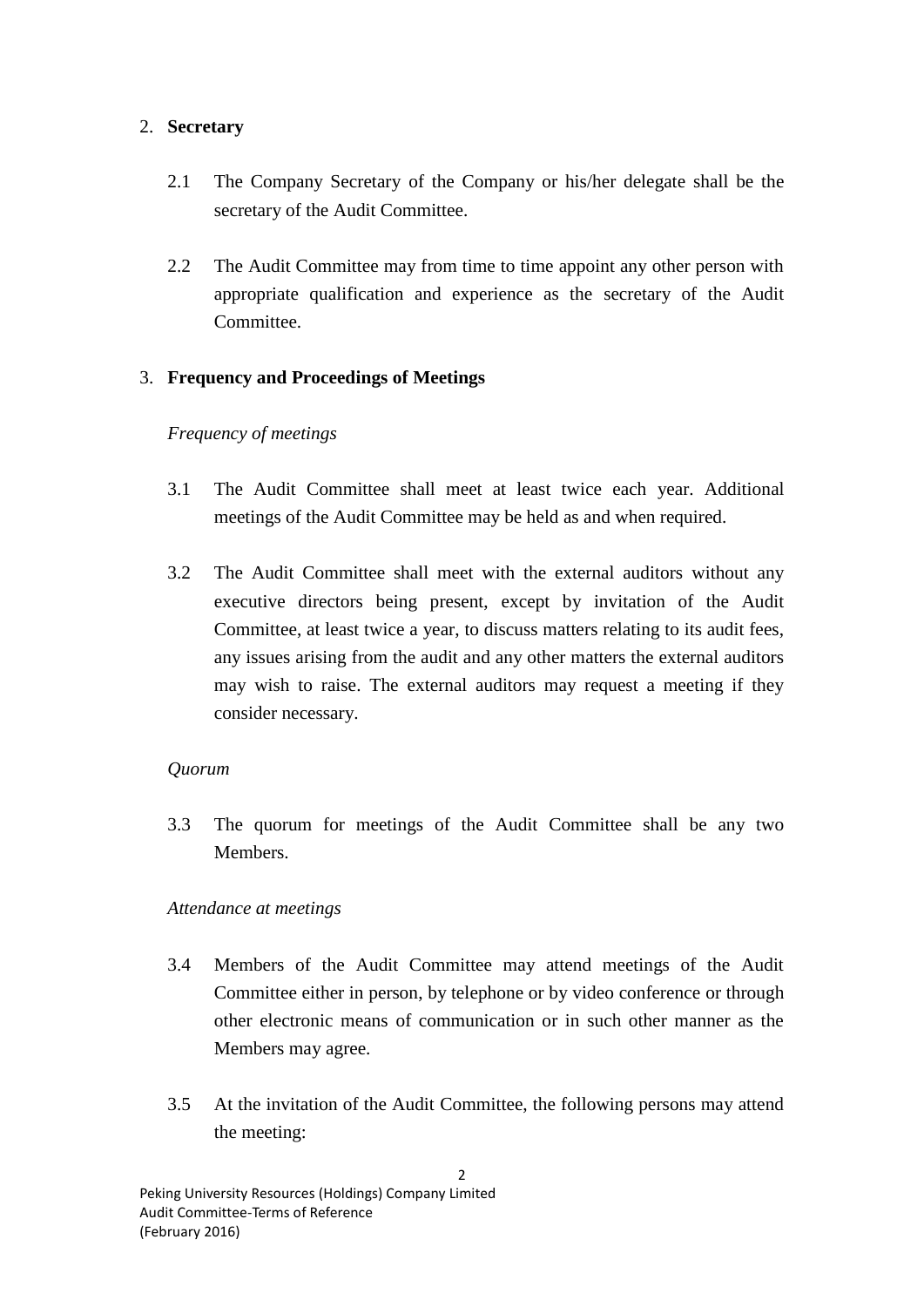- (i) Head of Internal Audit or in his/her absence, a representative from Internal Audit;
- (ii) Group Financial Controller or Head of Accounts Department (or person occupying the same position); and
- (iii) Other members of the Board or other persons.

## *Notice of meetings*

- 3.6 A meeting of the Audit Committee may be convened by any of its Members or by the secretary of the Audit Committee.
- 3.7 Notice of any meetings has to be given at least 14 days prior to any such meeting being held, unless all Members of the Audit Committee waive such notice. Irrespective of the length of notice being given, attendance of a meeting by a Member shall be deemed waiver of the requisite length of notice by the Member. Notice of any adjourned meetings is not required if adjournment is for less than 14 days.

# *Resolutions*

- 3.8 Resolutions of the Audit Committee at any meetings shall be passed by a majority of votes of the Members present.
- 3.9 A resolution in writing signed by all the Members of the Audit Committee shall be as valid and effectual as if it had been passed at a meeting of the Audit Committee duly convened and held.

# *Minutes of meetings*

3.10 Full minutes of Audit Committee meetings should be kept by the Secretary of the Audit Committee. Draft and final versions of minutes of Audit Committee meetings shall be sent to all Members of the Audit Committee for their comment and records within a reasonable time after the meeting.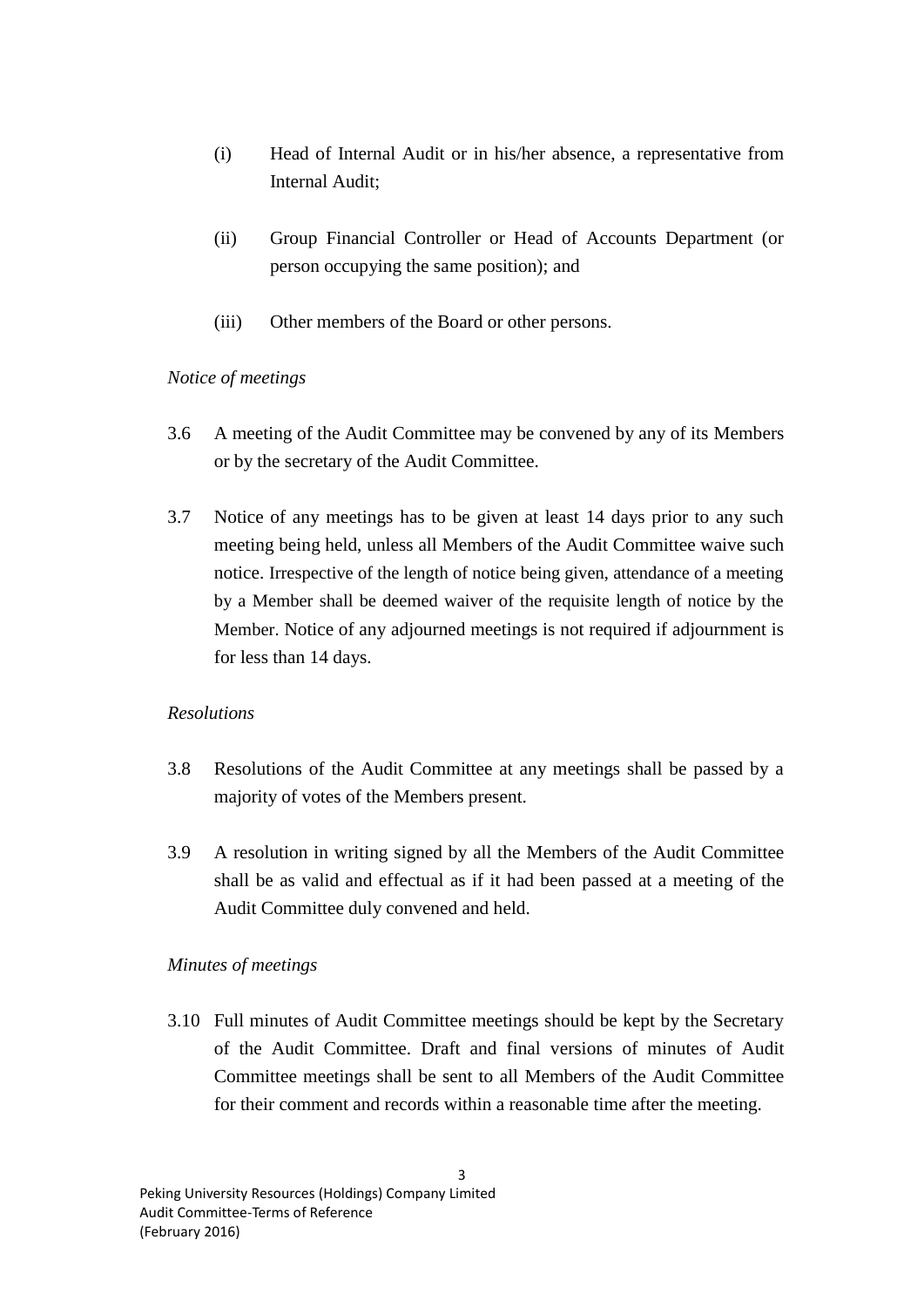3.11 Minutes of the Audit Committee shall be kept by the secretary of the Audit Committee and shall be available for inspection by any Member of the Audit Committee or the Board at any reasonable time on reasonable notice.

# **4. Authority**

- 4.1 The Audit Committee is authorised by the Board to inspect all accounts, books and records of the Company.
- 4.2 The Audit Committee shall have the right to require the Company's management to furnish information on any matter relating to the financial position of the Company, its subsidiaries or affiliates, as may be required for the purposes of discharging its duties.
- 4.3 A director as a Member of the Audit Committee may seek independent professional advice in appropriate circumstances at the Company's expense to discharge his/her duties as a Member of the Audit Committee to the Company.
- 4.4 The Audit Committee shall be provided with sufficient resources to perform its duties.

# **5. Responsibility, Powers and Functions**

The responsibility of the Audit Committee is to assist the Board in fulfilling its audit duties through the review and supervision of the Company's financial reporting, risk management and internal control system and to assist the Board with any other responsibility as may be delegated by the Board from time to time. The Audit Committee shall have the following responsibilities, powers and functions:

# *Relationship with the Company's External Auditor*

5.1 To be primarily responsible for making recommendations to the Board on the appointment, reappointment and removal of the external auditor, and to approve the remuneration and terms of engagement of the external auditor, and any questions of its resignation or dismissal.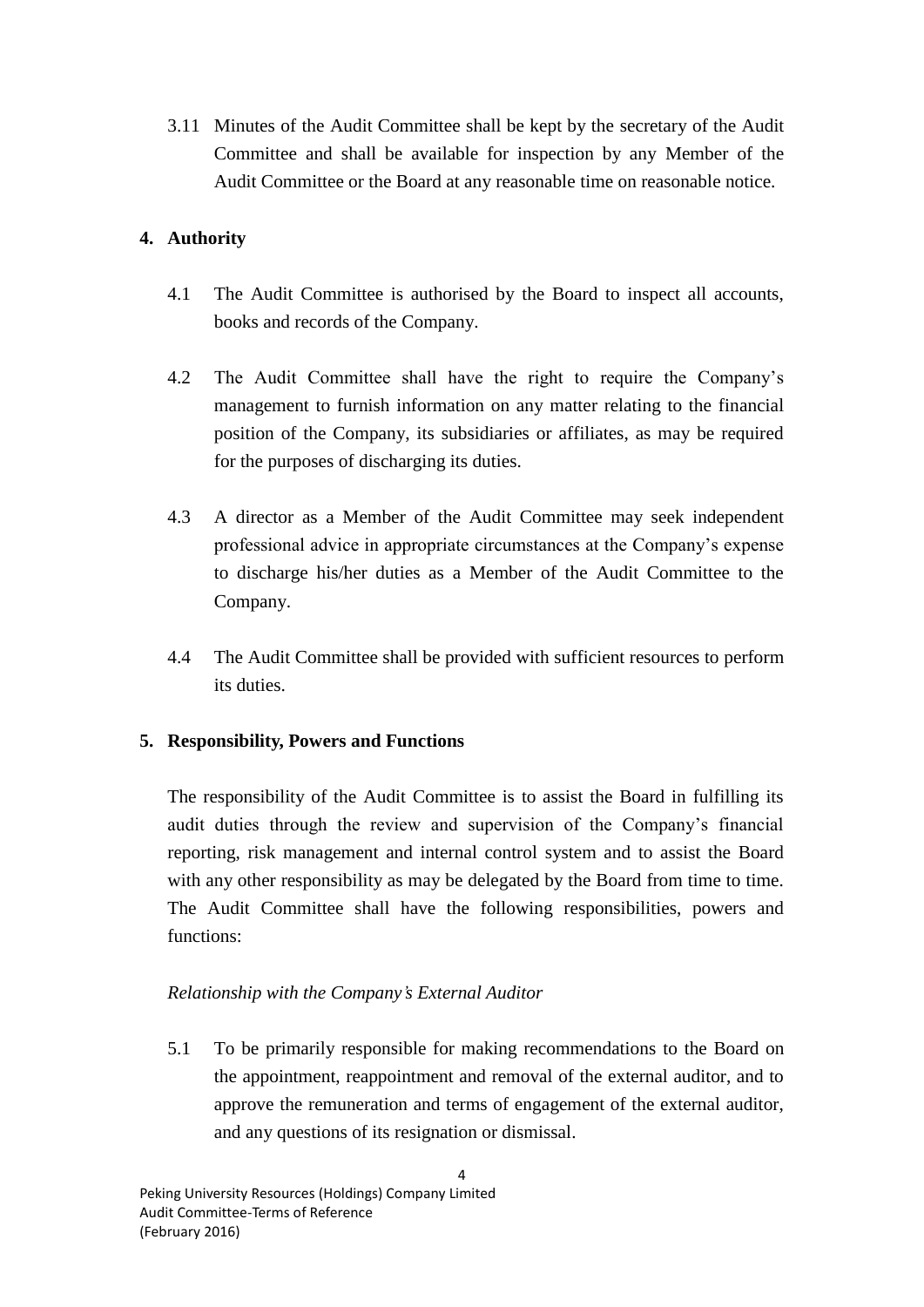- 5.2 To review and monitor the external auditor's independence and objectivity.
- 5.3 To review and monitor the effectiveness of the audit process in accordance with applicable standards and to discuss with the external auditor the nature and scope of the audit and reporting obligations before the audit commences.
- 5.4 To develop and implement policy on engaging an external auditor to supply non-audit services. For this purpose, "external auditor" includes any entity that is under common control, ownership or management with the audit firm or any entity that a reasonable and informed third party knowing all relevant information would reasonably conclude to be part of the audit firm nationally or internationally.
- 5.5 To report to the Board, identifying and making recommendations on any matters where action or improvement is needed.
- 5.6 To act as the key representative body for overseeing the Company's relations with the external auditor.

# *Review of the Company's financial information*

- 5.7 To monitor integrity of the Company's financial statements and annual report and accounts, half-year report and quarterly reports (if applicable), and to review any significant financial reporting judgements contained in them. In reviewing these reports (if applicable) before submission to the Board, the Audit Committee shall focus particularly on:
	- (i) any changes in accounting policies and practices;
	- (ii) major judgmental areas;
	- (iii) significant adjustments resulting from audit;
	- (iv) the going concern assumptions and any qualifications;
	- (v) compliance with accounting standards; and
	- (vi) compliance with the Listing Rules and legal requirements in relation to financial reporting.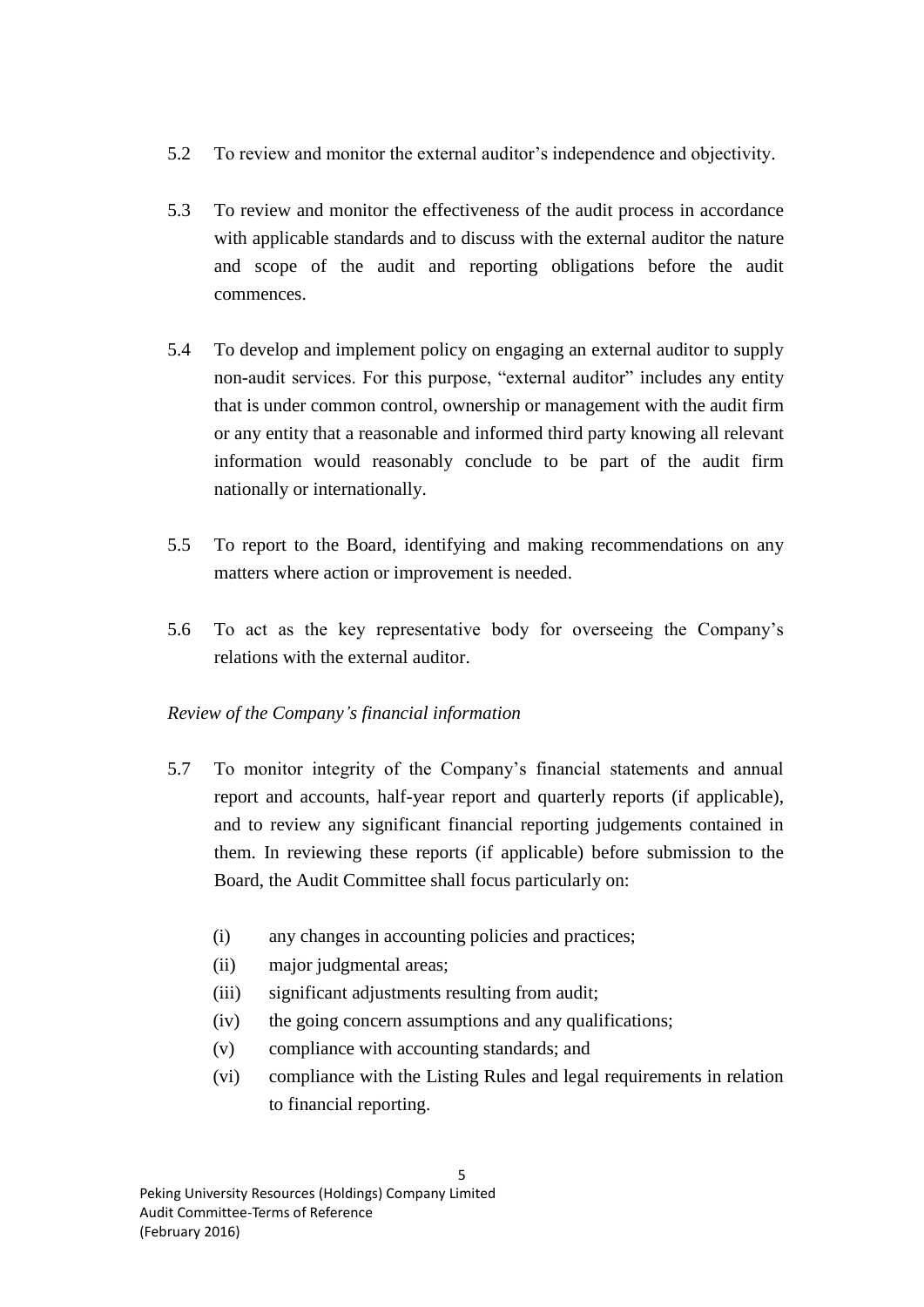#### 5.8 Regarding 5.7 above:-

- (i) Members of the Audit Committee should liaise with the Board and senior management;
- (ii) the Audit Committee must meet, at least twice a year, with the Company's external auditor; and
- (iii) the Audit Committee should consider any significant or unusual items that are, or may need to be, reflected in the report and accounts, it should give due consideration to any matters that have been raised by the Company's staff responsible for the accounting and financial reporting function, compliance officer (or person occupying the same position), or external auditor.

*Oversight of the Company's financial reporting system and internal control systems*

- 5.9 To review the Company's financial controls and risk management and internal control systems.
- 5.10 To discuss the risk management and internal control systems with management to ensure that management has performed its duty to have effective systems. This discussion should include the adequacy of resources, staff qualifications and experience, training programmes and budget of the Company's accounting and financial reporting function.
- 5.11 To consider major investigation findings on risk management and internal control matters as delegated by the Board or on its own initiative and management's response to these findings.
- 5.12 To ensure co-ordination between the internal and external auditors and to ensure that the internal audit function is adequately resourced and has appropriate standing within the Company, and to review and monitor its effectiveness.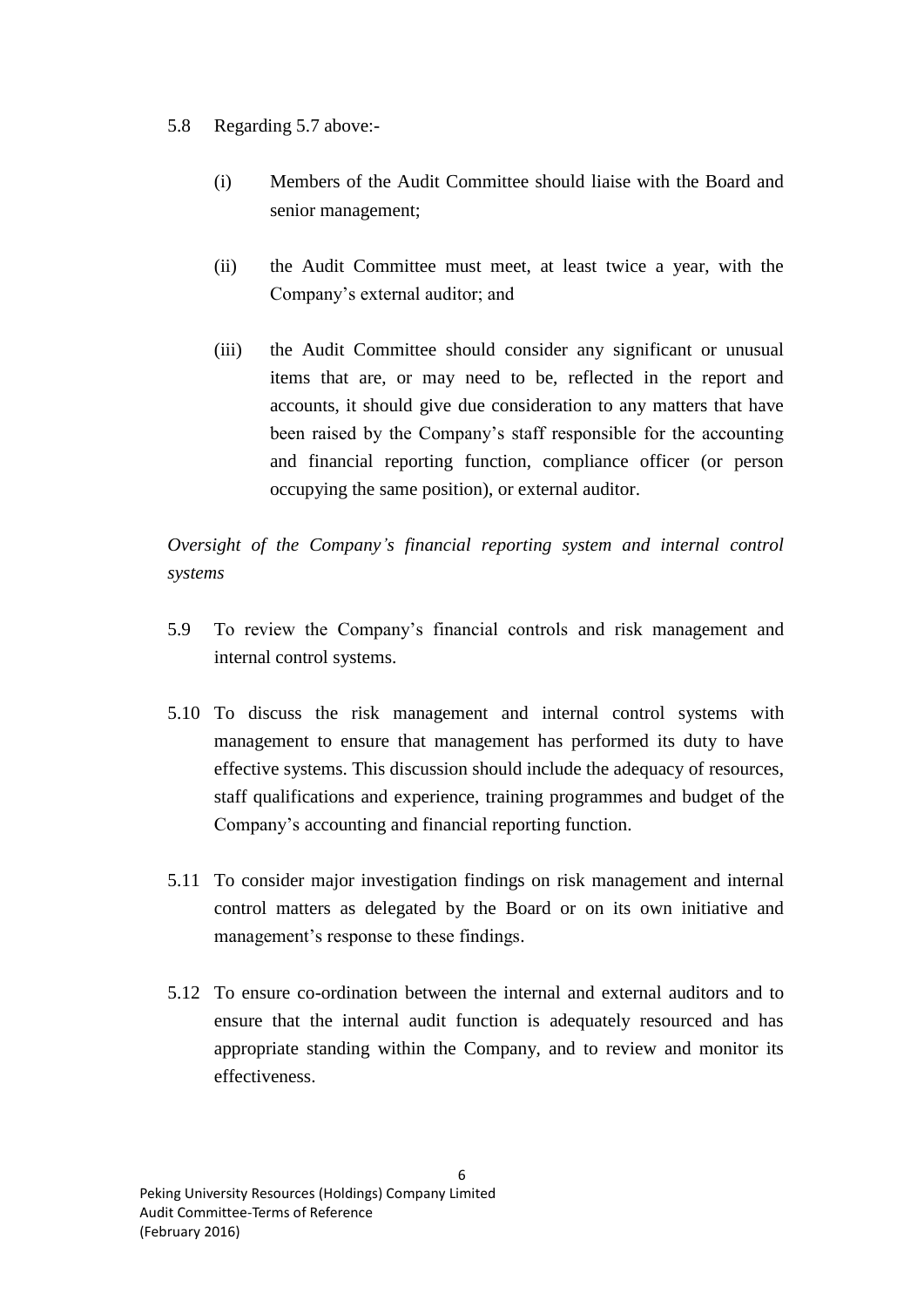- 5.13 To review the Group's financial and accounting policies and practices.
- 5.14 To review the external auditor's management letter, any material queries raised by the external auditor to management about the accounting records, financial accounts or systems of control and management's response.
- 5.15 To ensure that the Board will provide a timely response to the issues raised in the external auditor's management letter.
- 5.16 To review arrangements which the employees of the Company can use, in confidence, to raise concerns about possible improprieties in financial reporting, internal control or other matters. The Audit Committee should ensure that proper arrangements are in place for fair and independent investigation of these matters for appropriate follow-up action;

#### *Corporate governance functions delegated by the Board*

- 5.17 To develop and review the Company's policies and practices on corporate governance and make recommendations to the Board.
- 5.18 To review and monitor the training and continuous professional development of directors and senior management.
- 5.19 To review and monitor the Company's policies and practices on compliance with legal and regulatory requirements.
- 5.20 To develop, review and monitor the code of conduct and compliance manual (if any) applicable to employees and directors.
- 5.21 To review the Company's compliance with the Corporate Governance Code and disclosure in the Corporate Governance Report.

#### *Others*

5.22 To report to the Board on all matters in these terms of reference.